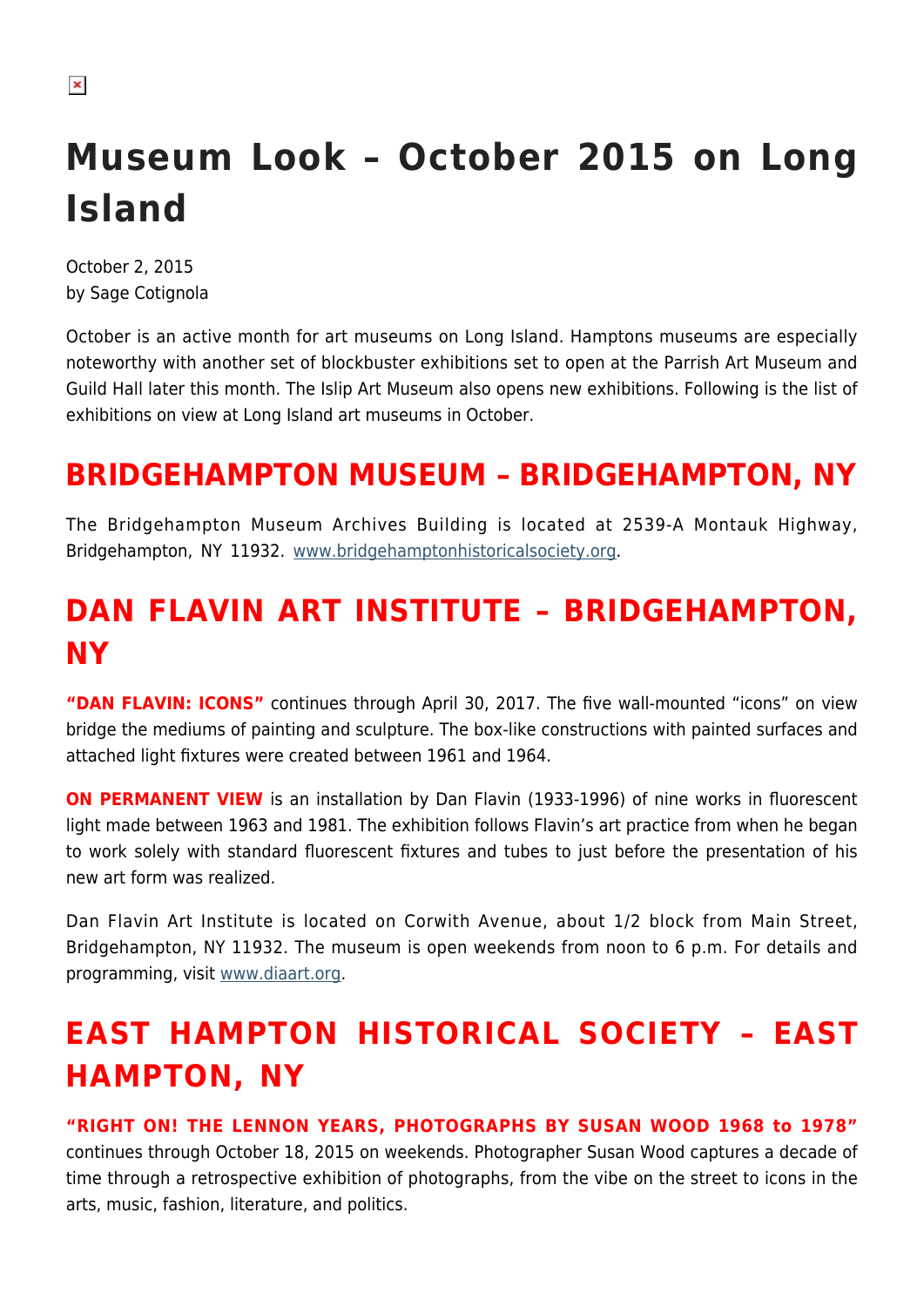The East Hampton Historical Society museum is made up of six buildings located in East Hampton Town, several which present temporary exhibitions in season. Open year-round is the Osborn-Jackson House, ca. 1720, which features furnishings of a well-to-do post-Colonial East End family. Information on upcoming exhibitions will be announced as it arrives.

Osborn-Jackson House is located at 101 Main Street, East Hampton, N.Y. 11937. The five other museum buildings are closed until April or May 2015. [www.easthamptonhistory.org](http://www.easthamptonhistory.org).

### **GUILD HALL MUSEUM – EAST HAMPTON, NY**

**"ROY LICHTENSTEIN: BETWEEN SEA AND SKY"** continues through October 12, 2015. The exhibition features Lichtenstein's explorations into the genre of land and seascapes using paint, plastic, enamel, drawings, collage, print and film.

**RELATED:** ["ART REVIEW: Guild Hall Lichtenstein Show Stretches Viewers' Understanding](https://hamptonsarthub.com/2015/08/24/guild-hall-lichtenstein-show-stretches-viewers-understanding/)".

**FOUR NEW EXHIBITIONS** open at Guild Hall on October 24, 2015 and continue through January 3, 2016. They are: "**PORTRAYING ARTISTS: PHOTOGRAPHS BY WALTER WEISSMAN"; "DANCING WITH TRUFFAUT: STEPHANIE BRODY-LEDERMAN"; SELECTIONS FROM THE PERMANENT COLLECTION"** and **CORNELIA FOSS".** 

Guild Hall is located at 158 Main Street, East Hampton, NY 11937. [www.guildhall.org](http://www.guildhall.org).

**To read an art review** of Cornelia Foss's work held elsewhere, click "[Art Review: Cornelia Foss](https://hamptonsarthub.com/2013/07/03/art-review-cornelia-foss-starts-in-the-heart/) [Starts in the Heart](https://hamptonsarthub.com/2013/07/03/art-review-cornelia-foss-starts-in-the-heart/)".

 $\pmb{\times}$ 

.

.

"Summer Garden" by Cornelia Foss, 2003. Oil on canvas, 36 x 42 inches. Gift of the artist, Photo by Gary Mamay.

### **HECKSCHER MUSEUM OF ART – HUNTINGTON, NY**

**"GRAPHIC APPEAL: MODERN PRINTS FROM THE COLLECTION"** continues through November 29, 2015. The Permanent Collection exhibition features a selection of landscape, figurative, and abstract work produced using a variety of traditional and modern processes. Featured artists include Romare Bearden, John Steuart Curry, Stuart Davis, Red Grooms, Risaburo Kimura, Robert Kipniss, Roy Lichtenstein, Henry Moore, Claes Oldenburg, Robert Rauschenberg, Emilio Sanchez, Tom Wesselman, and many others.

**"JAMES ROSENQUIST: TRIPARTITE PRINTS"** continues through November 22, 2015. Works on view include a series of large lithographs that are characterized by their horizontal, tripartite compositions. The lithographs are constructed of fragmented and juxtaposed images depicting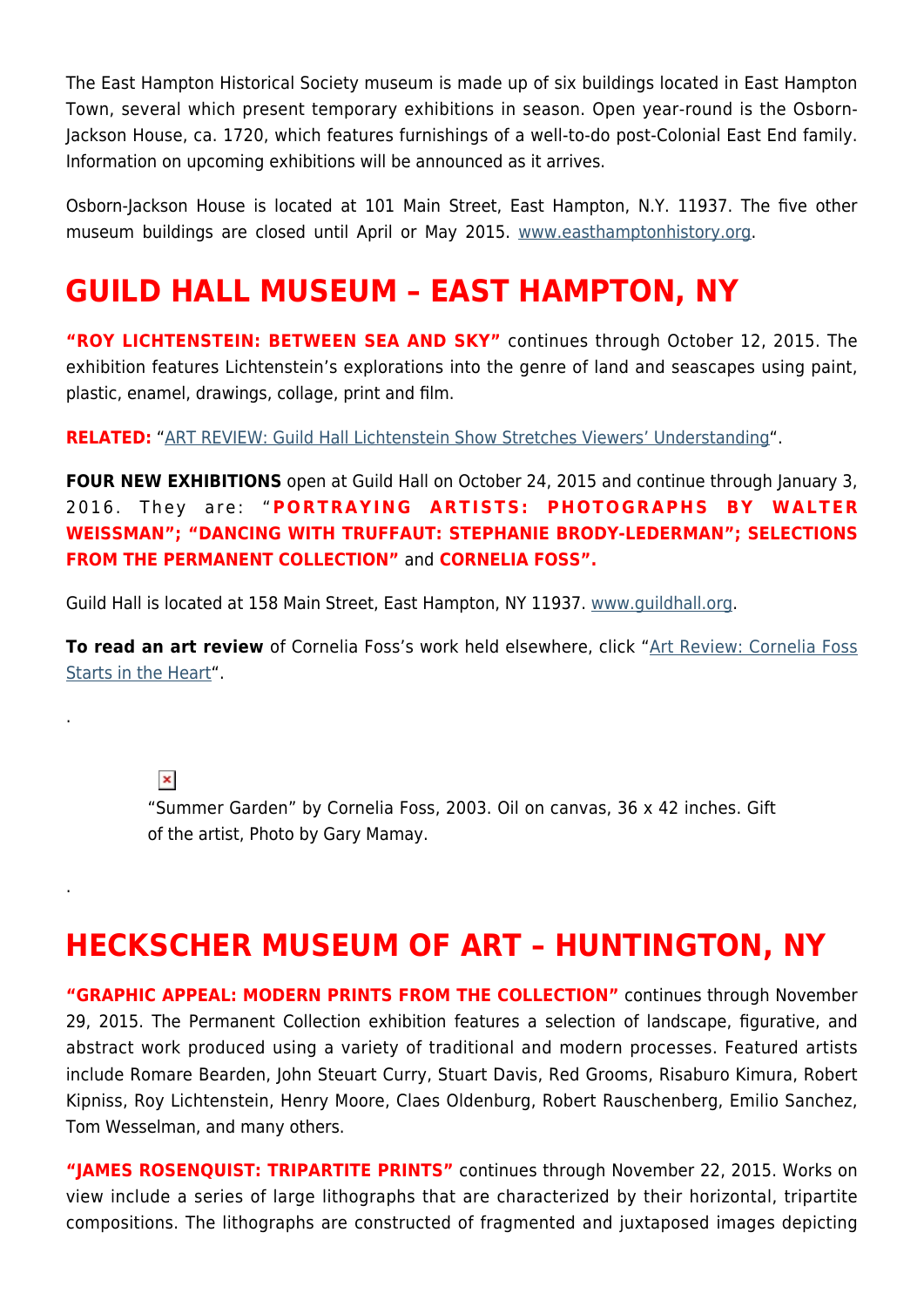various brightly colored icons, including tire tracks, stairs, nails, stars, orbits, and the American flag.

**"STREET LIFE: PRIVATE MOMENTS/PUBLIC RECORD"** continues through March 27, 2016. The exhibition serves as a portrait of New York City. Featured artists include Berenice Abbott, N. Jay Jaffee, Martin Lewis, Don Perlis, John Sloan, Garry Winogrand and others.

The Heckscher Museum of Art is located at 2 Prime Avenue, Huntington, NY 11743. [www.heckscher.org](http://www.heckscher.org).

#### **HOFSTRA UNIVERSITY MUSEUM – HEMPSTEAD, NY**

**"DOUG HILSON: URBANSCAPES"** continues through December 11, 2015 at the Emily Lowe Gallery. The exhibition includes recent paintings and drawings.

**"ENDURING IMAGES"** continues through January 31, 2016 in the Filderman Gallery. The exhibition focuses on the lasting record created by an artist's visual responses to critical moments in history. Examples include imagery reflecting the impact of World War I and II, civil rights, the African-American diaspora, and other international conflicts. Works in a variety of media will be on view, including photography, sculpture, painting, and works on paper.

The Hofstra University Museum is located at 112 Hofstra University, Hempstead, NY 11549.

The Emily Lowe Gallery is located at Emily Lowe Hall on the South Campus. The David Filderman Gallery is located on the ninth floor of the Joan and Donald E. Axinn Library on the South Campus. [www.hofstra.edu.](http://www.hofstra.edu)

#### **ISLIP ART MUSEUM – EAST ISLIP, NY**

**"COMPENDIUM"** opens on October 4 and continues through December 27, 2015. Artists presented in the exhibition are planted in the disciplines of art and science. Works on view carry themes of biology, botany, cell/molecular biology, ecology/evolution, environmental studies, genetics, microbiology, astronomy, earth science, physics, geology, statistics, and mathematics.

**"WANDERLUST: NYCAS 2015 Artist Exhibition"** opens on October 30 and continues through November 15, 2015. The exhibition features works by artists invited to participate in the 2015 NYCAS program as well as artists working locally, nationally, and abroad. The exhibition survey's works influenced by the engagement of different cultural experiences.

The Islip Art Museum is located at 50 Irish Lane, East Islip, NY 11730. [www.islipartmuseum.org.](http://www.islipartmuseum.org)

#### **LONG ISLAND MUSEUM – STONY BROOK, NY**

**"BETH LEVINE: THE FIRST LADY OF SHOES"** continues through January 3, 2016. The exhibition celebrates shoe designer Beth Levine and includes iconic footwear, photographs, paintings, memorabilia, illustrations, accessories, film footage and more.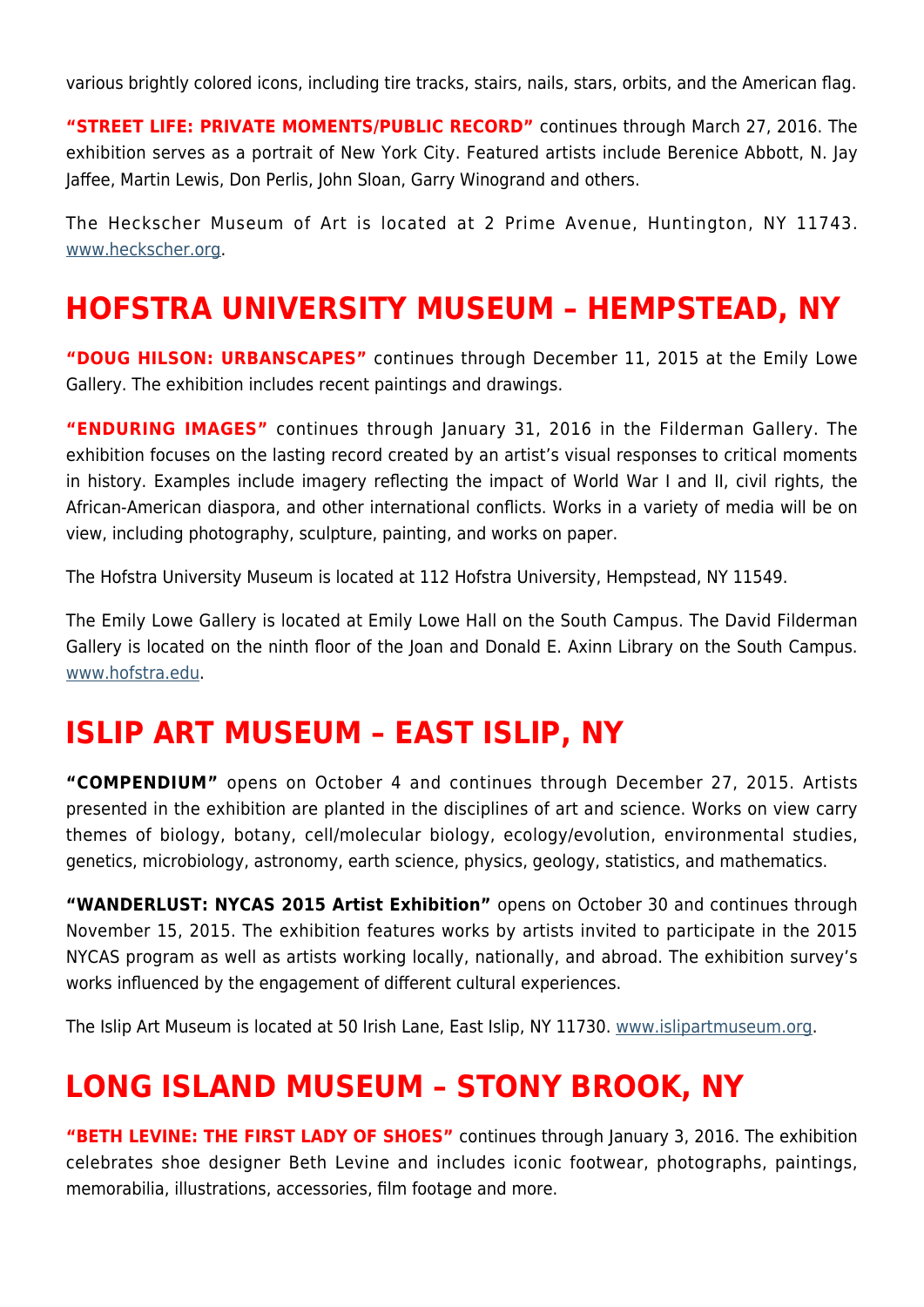**"GILDING THE COASTS: ART AND DESIGN OF LONG ISLAND'S GREAT ESTATE ERA"**

continues through October 25, 2015. The exhibition will explore the innovative work in architecture, interior decorating and landscape design that went into creating Long Island's great estates.

The Long Island Museum is located at 1200 Route 25A, Stony Brook, NY 11790. For details and programming, visit [www.longislandmuseum.org.](http://www.longislandmuseum.org)

# **NASSAU COUNTY MUSEUM OF ART – ROSLYN HARBOR, NY**

**"THE MODERNS: SELECTIONS FROM THE SALTZMAN FAMILY COLLECTION"** continues through November 8, 2015. Selections from the Saltzman Family Collection continues celebrations of the Museum's 25th anniversary year with an exhibition of early 20th-century modern art.

**"THE MODERNS: LONG ISLAND COLLECTS MODERN ART"** continues through November 8, 2015. The exhibition draws together choice examples of 20th-century art from significant Long Island collections. The show features works by Matisse, Monet, Renoir, Dali, Léger, Chagall, Miró, Toulouse-Lautrec and others.

**RELATED:** "[Modernists Move Into the Nassau County Museum of Art"](https://hamptonsarthub.com/2015/07/24/modernists-move-into-the-nassau-county-museum-of-art/) published July 24, 2015.

**"POSTERS OF THE RUSSIAN REVOLUTION 1917-1921"** continues through November 8, 2015 The exhibition includes graphic posters communicating the ideals of Communism to the Russian peasantry of 1917-1921. The revolutionary posters were gifted to the Museum by the Arnold A. Saltzman Family Foundation.

**"FRANK OLT"** continues through November 8, 2015 in the Museum's Contemporary Gallery. The solo exhibition includes small-scale abstractions.

The Nassau County Museum of Art is located at One Museum Drive (just off Northern Blvd, Route 25A), Roslyn Harbor, NY 11576. [www.nassaumuseum.org](http://www.nassaumuseum.org).

#### **PARRISH ART MUSEUM – WATER MILL, NY**

**"ANDREAS GURSKY: LANDSCAPES"** continues through October 18, 2015. On view are Gursky's monumentally scaled urban and natural landscape photographs.

**RELATED:** "[ART REVIEW: Gursky Landscapes Offers View of Man's Paltry Place in Nature"](https://hamptonsarthub.com/2015/09/14/art-review-gursky-landscapes-offers-view-of-mans-paltry-place-in-nature/) and ["Handicapping Auction Prices for Andreas Gursky Photographs](https://hamptonsarthub.com/2015/09/21/handicapping-auction-prices-for-andreas-gursky-photographs/)".

**"PLATFORM: TARA DONOVAN"** continues through October 12, 2015. Donovan will present a free-standing sculpture, a wall relief and a monoprint created with Slinky® toys.

**RELATED:** "[Teach a Woman To Fish: Tara Donovan at The Parrish Art Museum"](https://hamptonsarthub.com/2015/08/18/teach-a-woman-to-fish-tara-donovan-at-parrish-art-museum/).

**"JANE FREILICHER AND JANE WILSON: SEEN AND UNSEEN"** opens on October 25, 2015 and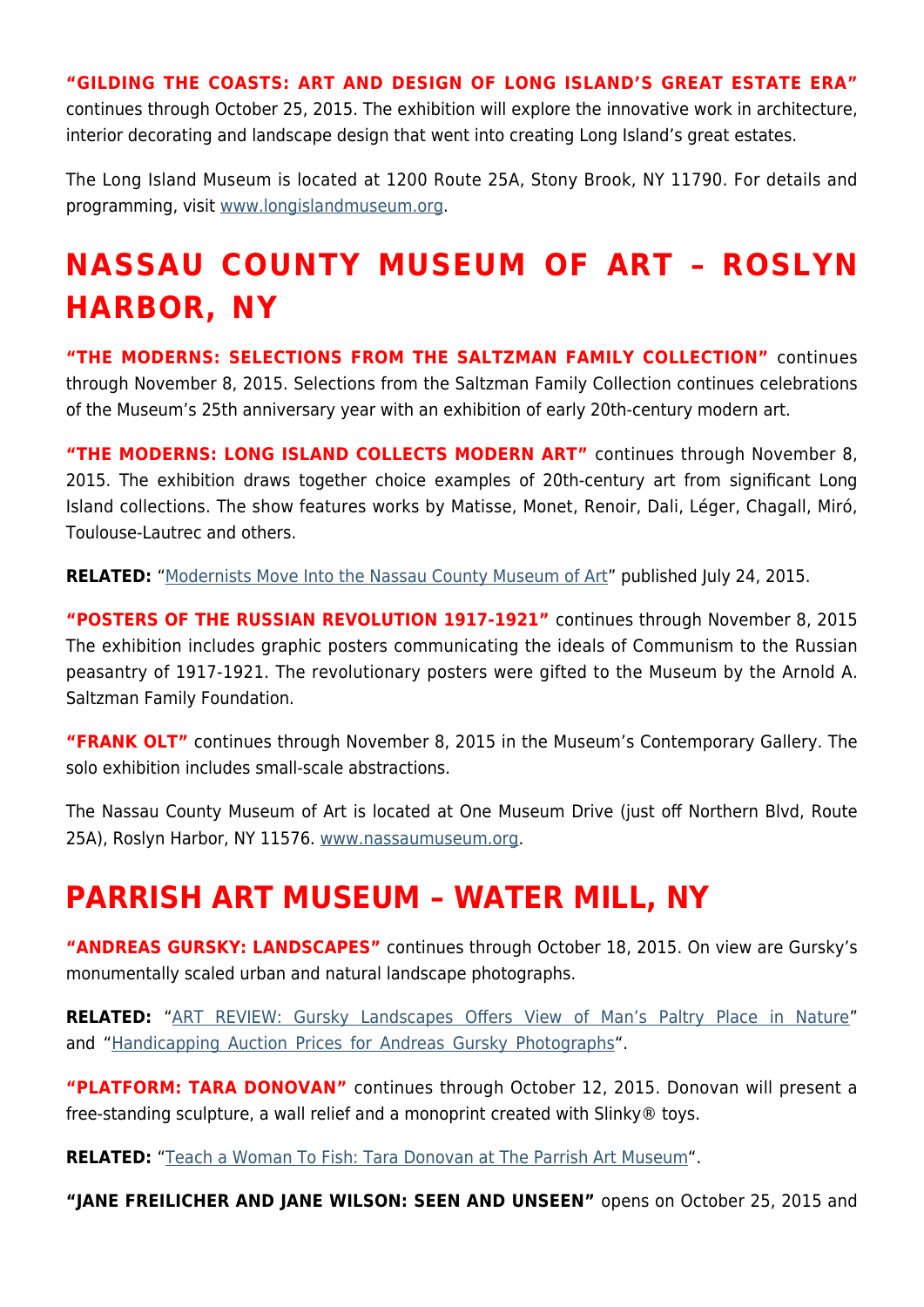continues through January 18, 2016. This exhibition brings together paintings and works on paper by Jane Freilicher and Jane Wilson.

**"ALEXIS ROCKMAN: EAST END FIELD DRAWINGS"** opens on October 25, 2015 and continues through January 18, 2016. The exhibition includes 93 drawings depicting the flora and fauna of Eastern Long Island rendered in organic material found on-site.

**Exhibitions from the museum's permanent collection** opened on November 8, 2014 and continue through November 6, 2015: "Art. Illuminated"; "Land, Sea, Air"; "Ghost Gems"; Esteban Vicente and Collage"; "Painting Horizons"; "Drawings by Sculptors"; "Still Life in the Studio"; "Material World"; "William Merritt Chase: The Shinnecock Years" and "Face Value".

The Parrish Art Museum is located at 279 Montauk Highway, Water Mill, NY 11976. [www.parrishart.org](http://www.parrishart.org).

# **POLLOCK-KRASNER HOUSE & STUDY CENTER – EAST HAMPTON, NY**

**"ELAINE DE KOONING PORTRAYED"** continues through October 31, 2015. Complementing the National Portrait Gallery's exhibition, "Elaine de Kooning Portraits," in Washington, DC, this exhibition comprises self-portraits, likenesses, and reflections on Elaine de Kooning by other artists, including Arshile Gorky, Fairfield Porter, Hedda Sterne, Alex Katz, Robert De Niro, Sr., Ray Johnson, Joop Sanders, Paul Harris, Edvins Strautmanis and her husband Willem de Kooning.

The Pollock-Krasner House & Study Center is located at 830 Springs-Fireplace Road, East Hampton, NY 11937. [www.sb.cc.stonybrook.edu/pkhouse.](http://www.sb.cc.stonybrook.edu/pkhouse)

**RELATED:** "[Elaine de Kooning Portrayed: Absorbing Window into History](https://hamptonsarthub.com/2015/08/12/elaine-de-kooning-portrayed-absorbing-window-into-history/)" by Charles A. Riley II

# **SOUTHAMPTON HISTORICAL MUSEUM & RESEARCH CENTER – SOUTHAMPTON, NY**

**"INTO THE DEEP: PAINTINGS BY PATON MILLER"** and **"VIEWS OF SOUTHAMPTON: PAINTINGS BY PAT GARRITY"** continue through October 11, 2015

**"IF THESE WALLS COULD TALK: HISTORY OF THE ROGERS MANSION"** continues through December 31, 2015. The exhibition highlights the families that lived in the mansion along with the role the Mansion played in the Southampton community.

The Southampton Historical Museum & Research Center's main campus is located at 17 Meeting House Lane, Southampton, NY 11968. [www.southamptonhistoricalmuseum.org](http://www.southamptonhistoricalmuseum.org).